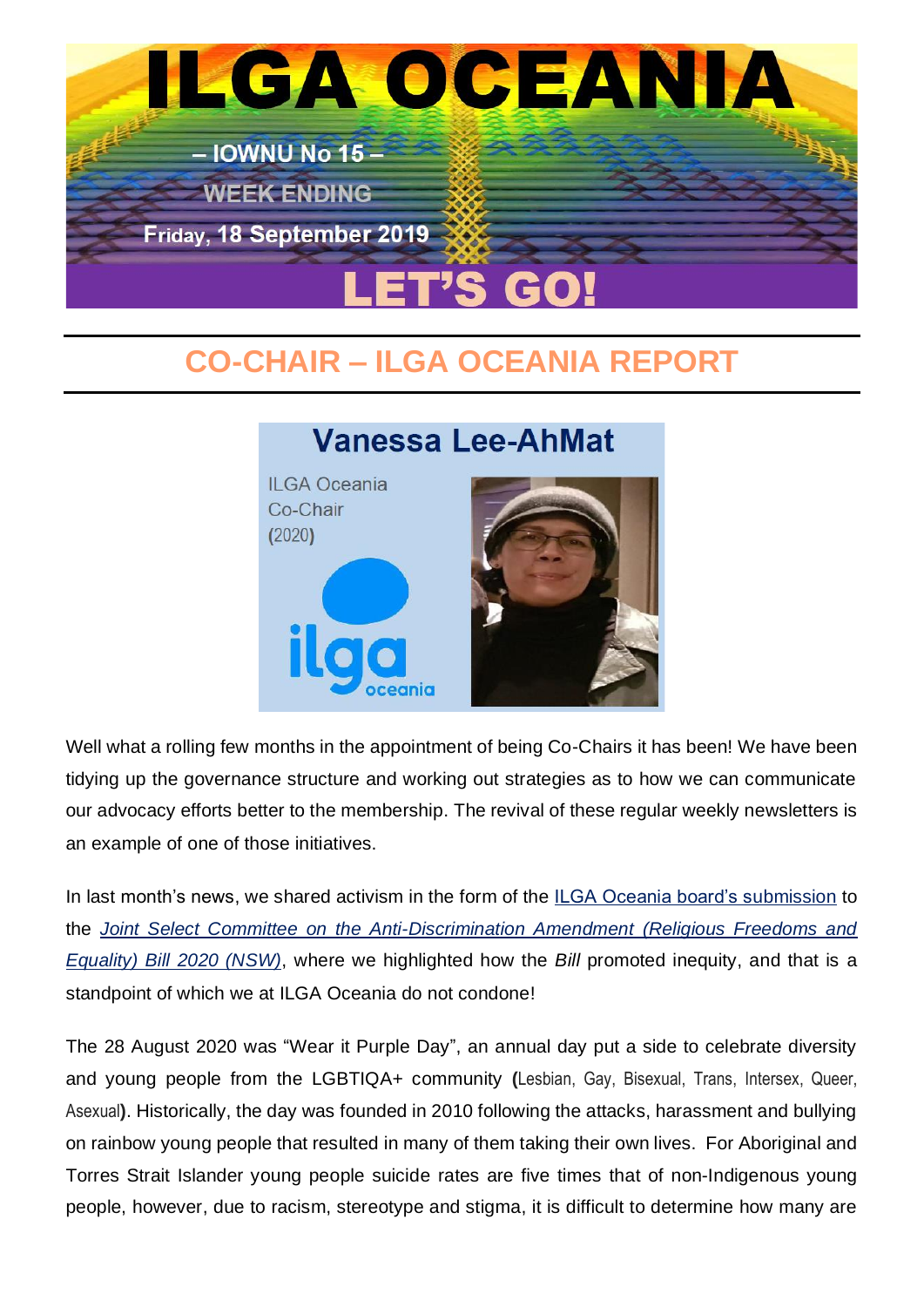from our Rainbow family. I have been contributing to the diversity discussions through a couple of radio yarns:

- **1)** [27 August 2020 -](https://989fm.com.au/listen/programs/lets-talk/lbgtqia-wear-it-purple-day/) 93.9FM
- **2)** 5 September 2020 4K1G

Feeling depressed yourself! Contact ["Switchboard"](http://www.switchboard.org.au/), ["QLife"](https://qlife.org.au/) or ["Beyond](https://www.beyondblue.org.au/) Blue":-



The First Peoples' Caucus aligned with the Equality Project has been instrumental in addressing inequality in researching Aboriginal and Torres Strait Islander LGBTIQA+SGBB **(**Lesbian, Gay, Bisexual, Trans, Intersex, Queer, Asexual, Sister Girls and Brother Boys**)**, and I have been an active member of that caucus.



I have been working with "RUOK?" to develop Health Promotion Strategies for LGBTIQA+ and First Peoples suicide prevention. Nicky Bath **(**CEO of the [National LGBTI Health Alliance](https://www.lgbtihealth.org.au/)**)** and I have been collaborating on the development of a reporting process whereby we start sharing on what other LGBTQI+A organisations are advocating through our newsletter. It is also an opportunity to see how we can support each other. I have also been collaborating with various Pride Networks to see how ILGA Oceania can work together on advocacy.

In other news, we have been instrumental in organising the on-line ILGA Oceania AGM **(**Saturday, 24 October 2020**)**, which will be housed from the University of Sydney, through the [Pride Network.](https://www.sydney.edu.au/about-us/vision-and-values/diversity/pride-network.html) This will be the second day of our 2-day ILGA Oceania regional conference / AGM **(**Thursday, 22 October 2020 - Saturday, 24 October 2020**)**.

#### **Vanessa Lee-AhMat**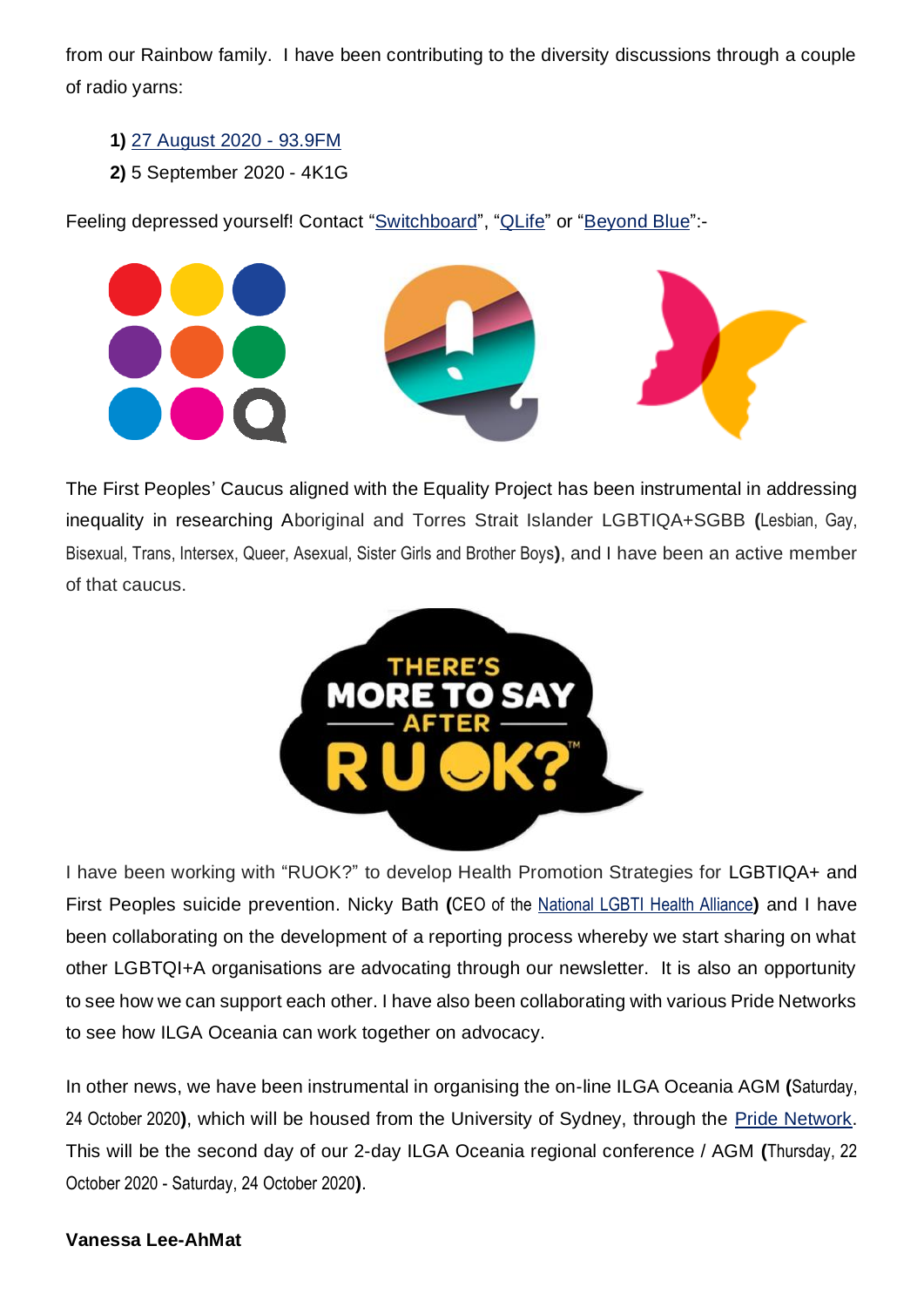### **BISEXUAL PORTFOLIO**

#### **HAPPY BI AWARENESS WEEK!**



We are in Bisexuality Month **(**September**)** and this is Bisexual Awareness Week **(**Wednesday, 16 September 2020 – Wednesday, 23 September 2020**)**, and Celebrate Bisexuality Day **(**Wednesday, 23 September 2020**)** is fast approaching!

# **ILGA WORLD**



The ILGA World bisexual representative position was added to the ILGA World constitution at the ILGA World conference in 2016 **[**Monday, 28 November 2016 – 02 December 2016 **(**Bangkok, Thailand**)]**, with the first elections occurring for the position in 2019 **[**18 March - 22 March 2019 **(**Wellington, New Zealand**)]**. Rāwā Karetai, originally one of the ILGA Oceania convenors **(**2016-2018**)**, was the first person elected to hold this ILGA World bisexual representative position.

Rāwā Karetai's focus has been on getting the ILGA World bisexual committee, made up of the bisexual representatives of each region, up-and-running. Capacity has been a big issue, and he has regularly relied on his team of industrious chairs from each of the regions for their individual regional work. He has reported many challenges, including a continual struggle to get the global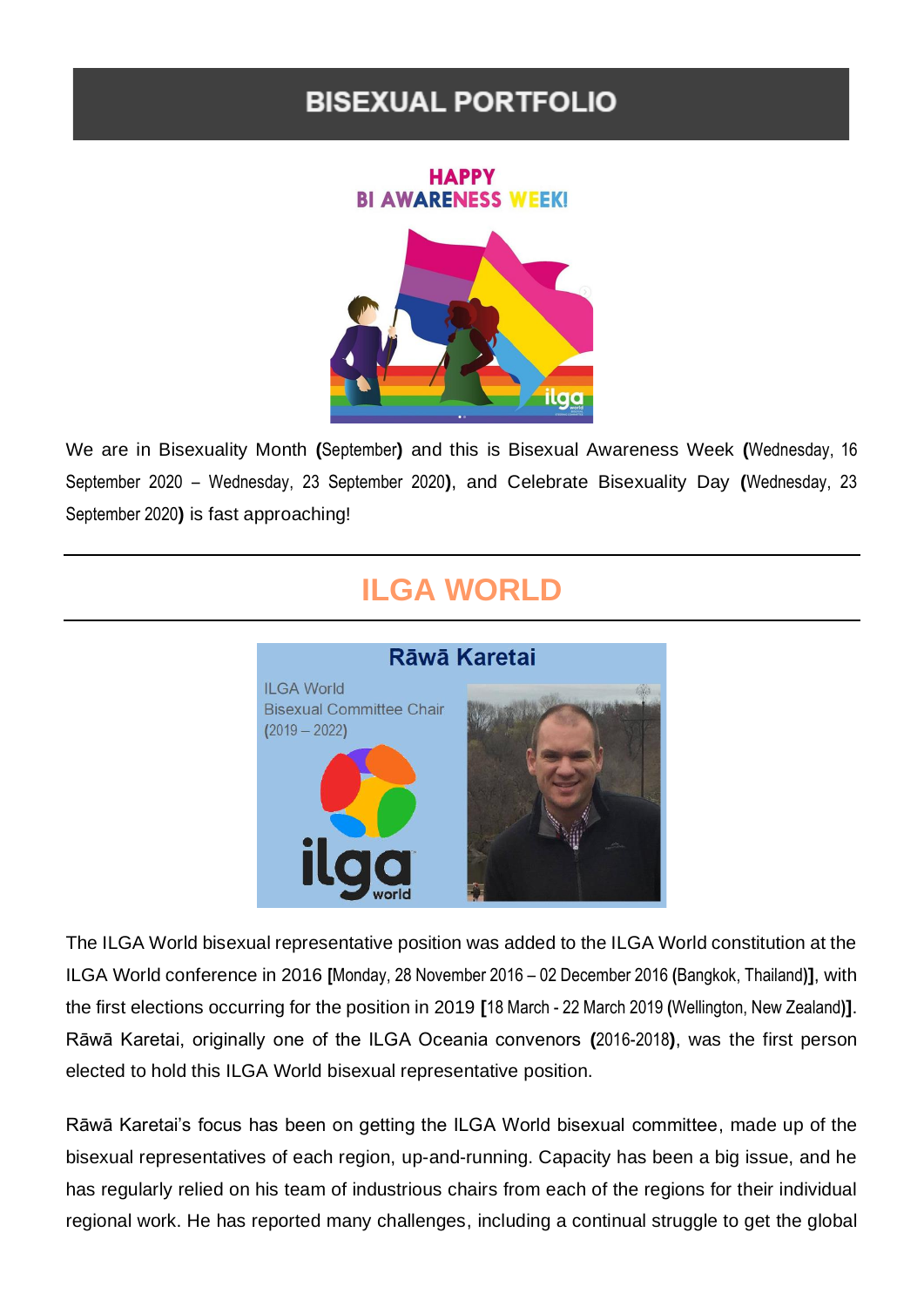committee working functionally. There has been little established administration support, the everpresent problem of communicating over different time zones, and a struggle to find the bisexual network's global focus.

Despite all the hurdles, bisexual networking and events have flourished, with a plethora of conferences and webinars being hosted across the globe.

**Global Events** 

# **ILGA OCEANIA**



A bisexual subcommittee chair position was added to the ILGA Oceania constitution in AGM **[**Saturday, 01 September 2018 (Apia, Samoa)**]** at the Samoan ILGA Oceania regional conference **[**Wednesday, 29 August 2018 – Saturday, 01 September 2018 (Apia, Samoa)**]** which enabled the position to be filled by the ILGA Oceania SGM **[**Tuesday, 19 March 2019**]** at the last ILGA World conference **[**Monday, 18 March 2019 - Friday, 22 March 2019 (Wellington, New Zealand)**]**.

Misty has been working flat out organising the ["Stand Bi Us" Conference](http://www.standbius.com/) **[**Friday, 18 September 2020 – Wednesday, 23 September 2020**]**. Misty Farquhar: "I'm so proud to have worked with some of the most incredible bisexual / pansexual humans to present the ["Stand Bi Us" Conference](http://www.standbius.com/) for ["Bi+](https://www.facebook.com/events/4199192653485298/)  [Visibility Day 2020"](https://www.facebook.com/events/4199192653485298/) **(**[#standbius2020](https://www.facebook.com/hashtag/standbius2020)**)**, the first of its kind in the Australia / New Zealand region.

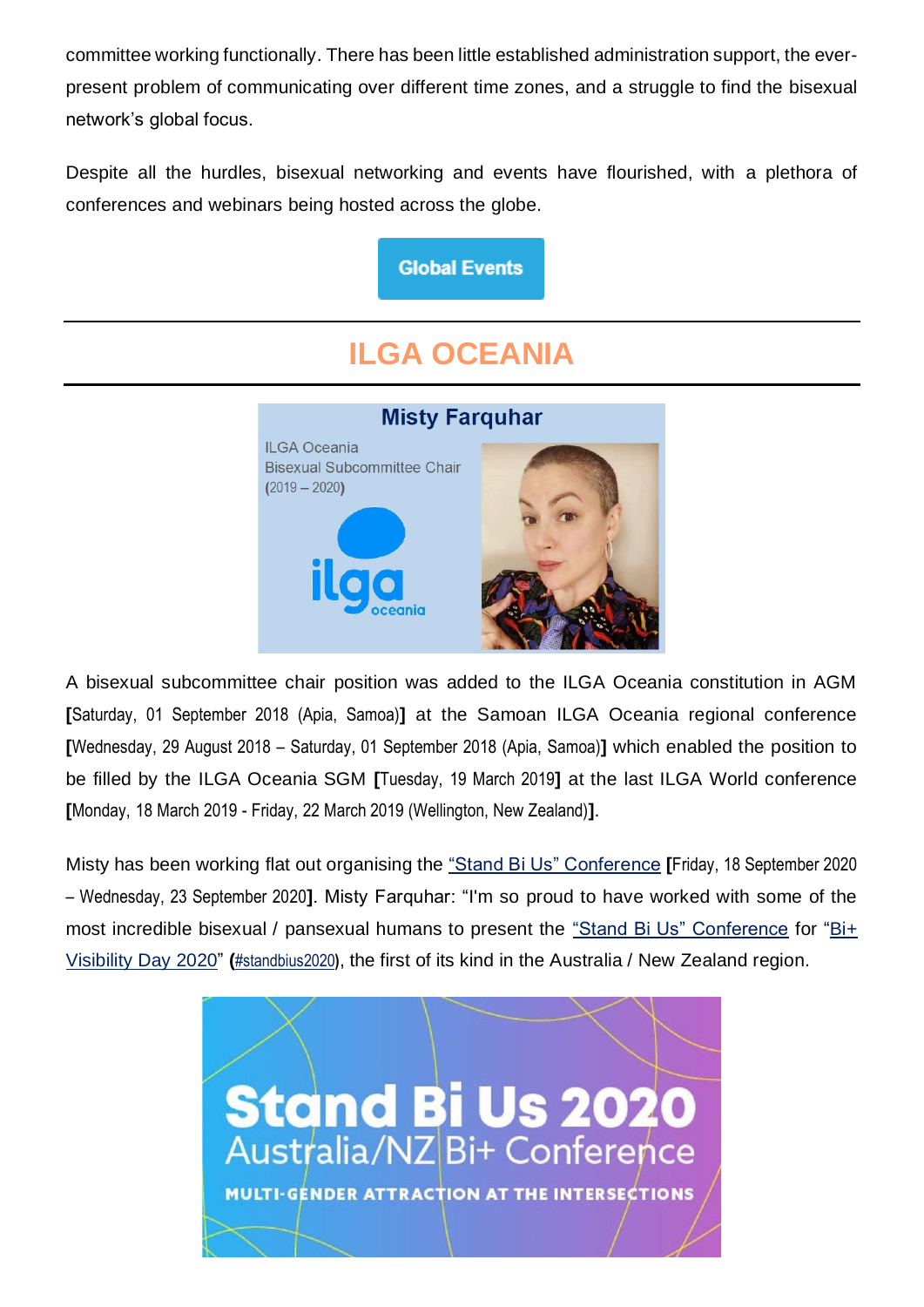The ["Stand Bi Us" Conference](http://www.standbius.com/) **[**Friday, 18 September 2020 – Wednesday, 23 September 2020**]** started this Friday! Bi+ organisations across Australia and New Zealand have come together for this opportunity to reflect on the progress made in our communities since Bi+ Visibility Day began in 1999 and to celebrate the fabulous, diverse, and talented members of our community. This conference event includes virtual and in-person **(**where safe, legal and possible**)** workshops, panels, discussions, groups and even a party.

#### **Conference Website**

## **PROPOSALS**

Each week we will be reviewing one of the proposals to reform the way ILGA Oceania operates.

# **OFFICIAL LANGUAGES**

There is a proposal being put forward by the ILGA Oceania board to set some official languages in ILGA Oceania constitution, English and French. The working languages of ILGA World, and all the ILGA Regions **(**except ILGA Asia**)**, is stated explicitly in their respective constitutions.

| <b>WORKING LANGUAGES</b> |                |                |                   |                    |               |  |
|--------------------------|----------------|----------------|-------------------|--------------------|---------------|--|
| <b>REGION</b>            | <b>ENGLISH</b> | <b>SPANISH</b> | <b>PORTUGUESE</b> | <b>FRENCH</b>      | <b>ARABIC</b> |  |
| <b>ILGA World</b>        | English        | Spanish        |                   |                    |               |  |
| <b>ILGA Europe</b>       | English        |                |                   | French (documents) |               |  |
| ILGA Pan Africa          | English        |                | Portuguese        | French             | Arabic        |  |
| ILGA Asia                |                |                | None Mentioned    |                    |               |  |
| ILGA Latin America       | English        | Spanish        | Portuguese        |                    |               |  |
| <b>ILGA Oceania</b>      |                |                | None Mentioned    |                    |               |  |
| ILGA North America       | English        |                |                   | French (documents) |               |  |

**NOTE:** ILGA North America's constitution may soon radically change due the inclusion of the English-speaking Caribbean islands into its jurisdiction.

To achieve continuity with the rest of ILGA, i.e. ILGA World and its regions, and to give the concept of an official language some weight, the ILGA Oceania constitution needs to state what ILGA Oceania's official working languages are.

Adding a language to the ILGA Oceania constitution will impact on ILGA Oceania. ILGA Oceania documents, communications to members and outreach resources all need translation into those chosen languages. Additionally, ILGA Oceania conferences and ILGA Oceania events need to feature translations into ILGA Oceania's official languages.

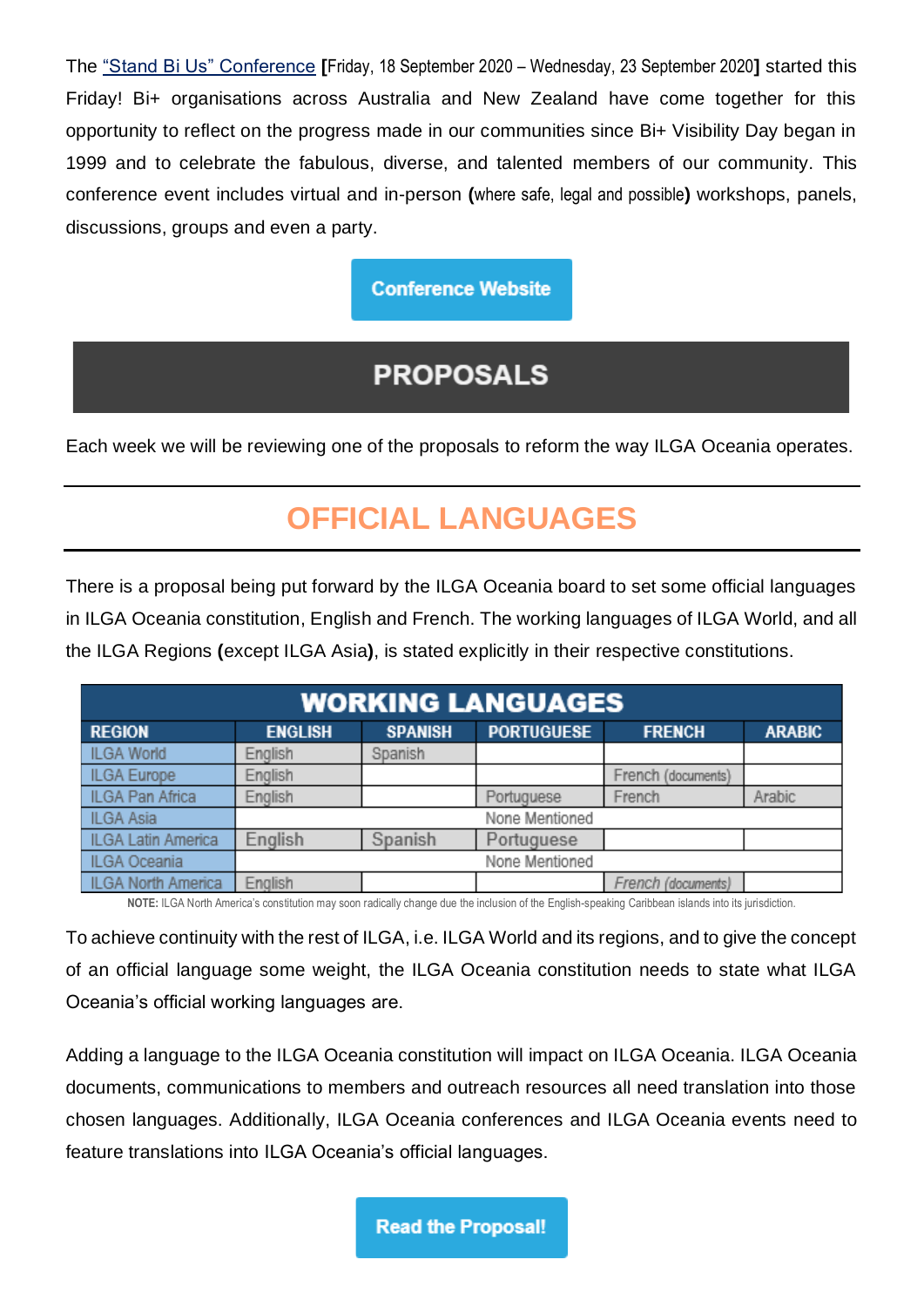# **PROPOSALS**

Any ILGA Oceania member organisation representative can sponsor the submission of a proposal. The deadline for that has not been reached. If you are keen to reform the way ILGA Oceania operates, makes sure your LGBTI organisation makes a proposal for that change. Remember, only changes submitted on the approved form will be considered for this virtual ILGA Oceania AGM.

#### **Submit a Proposal!**

## **ELECTIONS**

The nomination deadline **(**Friday, 09 October 2020**)** for the ILGA Oceania Board is fast approaching! We encourage all ILGA Oceania delegates to consider putting their names forward for one of the 12 existing delegate positions:

| <b>Executive positions</b> | <b>Portfolio Subcommittee Chairs</b> |
|----------------------------|--------------------------------------|
| 1) Co-convenor (Female)    | 1) Women                             |
| 2) Co-Convenor (General)   | 2) Bisexual                          |
| 3) Alternate (Female)      | 3) Trans                             |
| 4) Alternate (General)     | 4) Intersex                          |
| 5) Treasurer               | 5) Youth                             |
| 6) Secretary               | 6) Elder                             |

As well as the four additional ILGA Oceania Board positions that are planned to be launched at this up-and-coming virtual ILGA Oceania regional conference's AGM **[**Saturday, 24 October 2020**]**:



### **Portfolio Subcommittee Chairs**

**1)** [Disability](http://www.ilgaoceania.org/portfolios/job_descriptions/job_description-disability.pdf)

#### **Regional Representatives**

- **1)** Pacific **(**Indigenous**)**
- **2)** New Zealand **(**Māori**)**
- **3)** Australia **(**First Nation's People**)**

**Nominate Yourself Now!**